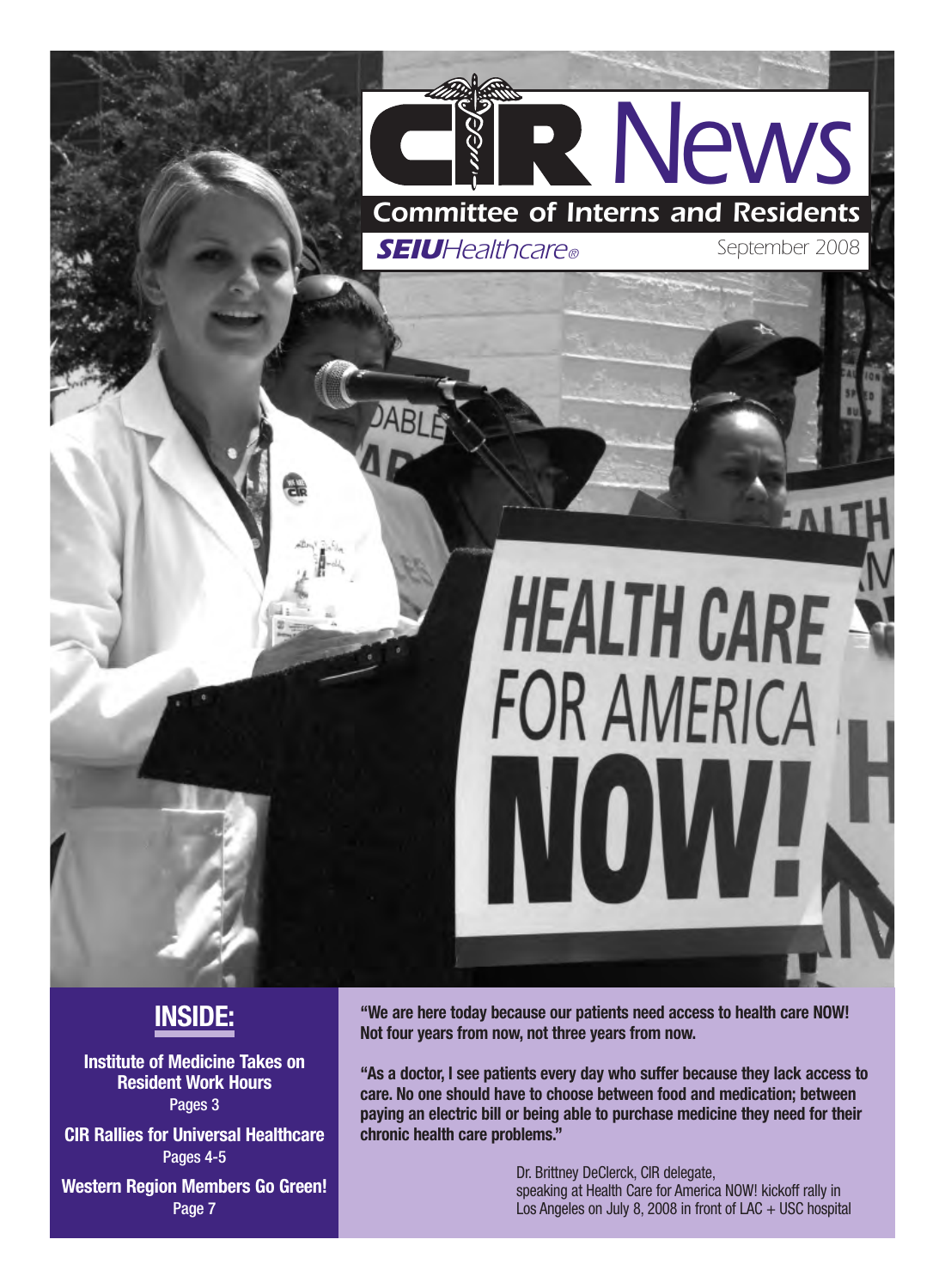#### *Committee of Interns and Residents of SEIUHealthcare®*

National Headquarters 520 Eighth Avenue, Suite 1200

New York, NY 10018 (212) 356-8100 (800) CIR-8877

E-mail: info@cirseiu.org http://www.cirseiu.org

1 Boston Medical Center Place Boston, MA 02118 (617) 414-5301

1400 NW 10th Ave., Suite 1509 Miami, FL 33136 (305) 325-8922

400 Central Avenue SE, Suite 105 Albuquerque, NM 87102 (505) 244-8775

1338 Mission Street, Fourth Floor San Francisco, CA 94103 (415) 861-5235

> Box 512075 Los Angeles, CA 90051 (310) 329-0111

Washington, DC Office (202) 872-5838

Ave. San Ignacio 1393 Urb. Altamesa, San Juan P.R. 00921 (787) 775-0720

#### **EXECUTIVE COMMITTEE 2008-2009**

Luella Toni Lewis, MD President Nailah Thompson, DO Executive Vice President Elizabeth Burpee, MD, Secretary-Treasurer

#### REGIONAL VICE PRESIDENTS Rachel Kreps-Falk, MD Northern California

Suganya Karuppana, MD Southern California

Janetta Dominic Cureton, MD Florida

> Michael Mazzini, MD **Massachusetts**

Snehal Bhatt, MD New Jersey

John Ingle, MD New Mexico

Kate Aberger, MD New York

Matthew Harris, MD, MBA New York

Farbod Raiszadeh, MD, PhD New York

Vishal Jagmohan Verma, MD New York

Vaughn Whittaker, MD New York •

> Eric Scherzer Executive Director Cara Metz **Editor** Timothy Foley

Contributing Writer

Cover photo by Jollene Levid/CIR

#### PRESIDENT'S REPORT **ENR News** LUELLA TONI LEWIS, MD

### Participate & Make It Yours!

I'm pleased to let you know that CIR has jumped into the<br>world of social networking with our new Facebook<br>group: **"I'm proud to be a CIR doctor."** Just launched 'm pleased to let you know that CIR has jumped into the world of social networking with our new Facebook in July, we are now close to 250 members – and hope to see you there, too! The beauty of Facebook is that it can be anything that you – our members – want it to be.

For a long time, CIR's primary means of communicating with members were this quarterly newspaper, our www.cirseiu.org website, and occasional emails or text messages from your CIR organizer. But recently, we've been adding more and more tools like Facebook, Flickr, YouTube and Email Action Alerts.Why? Because we want to make it easier for you to be involved and for you to communicate with your fellow residents across the country.

After all, this is *your* union, and we want to hear what you have to say. That's why we just completed an online survey of member interests and priorities.Thank you to all 1,200 of you who participated! You told us that by a huge margin – 71% – you want CIR to become more involved in healthcare reform over the coming year, followed by resident work hour reform (52%), and student loan debt (44%). Key findings are now posted on our homepage.

By participating, your interests and priorities help shape CIR. There is room for members to join in whatever way they want – by posting articles, discussion topics, photos, blogging…and more!

Have you noticed the email action alerts in your inbox this spring and summer? We've asked you to write letters or sign petitions on the topics you care about – and do so in a way where it only takes a couple of minutes to make a difference. Many of you have gotten involved, writing to

Congress about ways to reduce med student debt; blocking cuts to GME funding, preserving money for SCHIP (State Children's Health Insurance). Not receiving the emails? We may not have your correct email address – let us know at info@cirseiu.org if you would like to receive our action alerts (you can opt out at any time).



*CIR'S FIRST-EVER PHOTO CONTEST:*

#### **Please join our new Facebook group, "I'm proud to be a CIR doctor."**

regardless of who is elected President, is not the end, but just the beginning of trying to move an agenda that includes healthcare reform, and support for resident physician issues. Be a part of it, and continue to tell us what you think  $-$  as we create more venues for members to talk to each other about what matters.





### What does residency look like through your eyes?



You know residency is hard, you know it's challenging; but it can also be full of surprises, accomplishments, and meaningful bonds with patients\* and colleagues.

Enter CIR's first-ever photo contest with your photo that shows us something about what it's like to be a resident physician. The contest is open to all CIR members. You can enter more than one photo, and your photo can be digital or print, b/w or color, serious or goofy. **1st place winner:** \$250

#### **2nd place winner:** \$100

You Tube

#### **3rd place:** \$50

Email your digital images to: **cmetz@cirseiu.org** or send your photos to:

Photo Contest, CIR News

520 Eighth Avenue, Suite 1200 • NY, NY 10018 Photos will be judged by a team that includes CIR editorial staff, resident physicians, and professional photographers.

PHOTO: (TOP) JULIETTE LEWIS/MIH; (BOTTO

HOTO:

JULIETTE LEWIS/MIH; (BOTT

M) HILARY KUNIZAKI/CIR

*\*Just remember: if your photo includes a patient – and their face is visible – you must get written approval/permission for it to be used. Some hospitals will request prior approval for any photos that show patients.*



Also be on the lookout for more flyers/newsletters in all of CIR's regions, so you can stay better informed on the local level. If you like to write or have a news item to contribute – talk to your CIR staffer.We will also be post-

ing more videos on our Web site and Facebook page as well – after all, if a picture is worth a thousand words, a video must be worth even more!

So, please accept the challenge – there is a place for you here. Remember – this is a year to be big and focused. November 4th,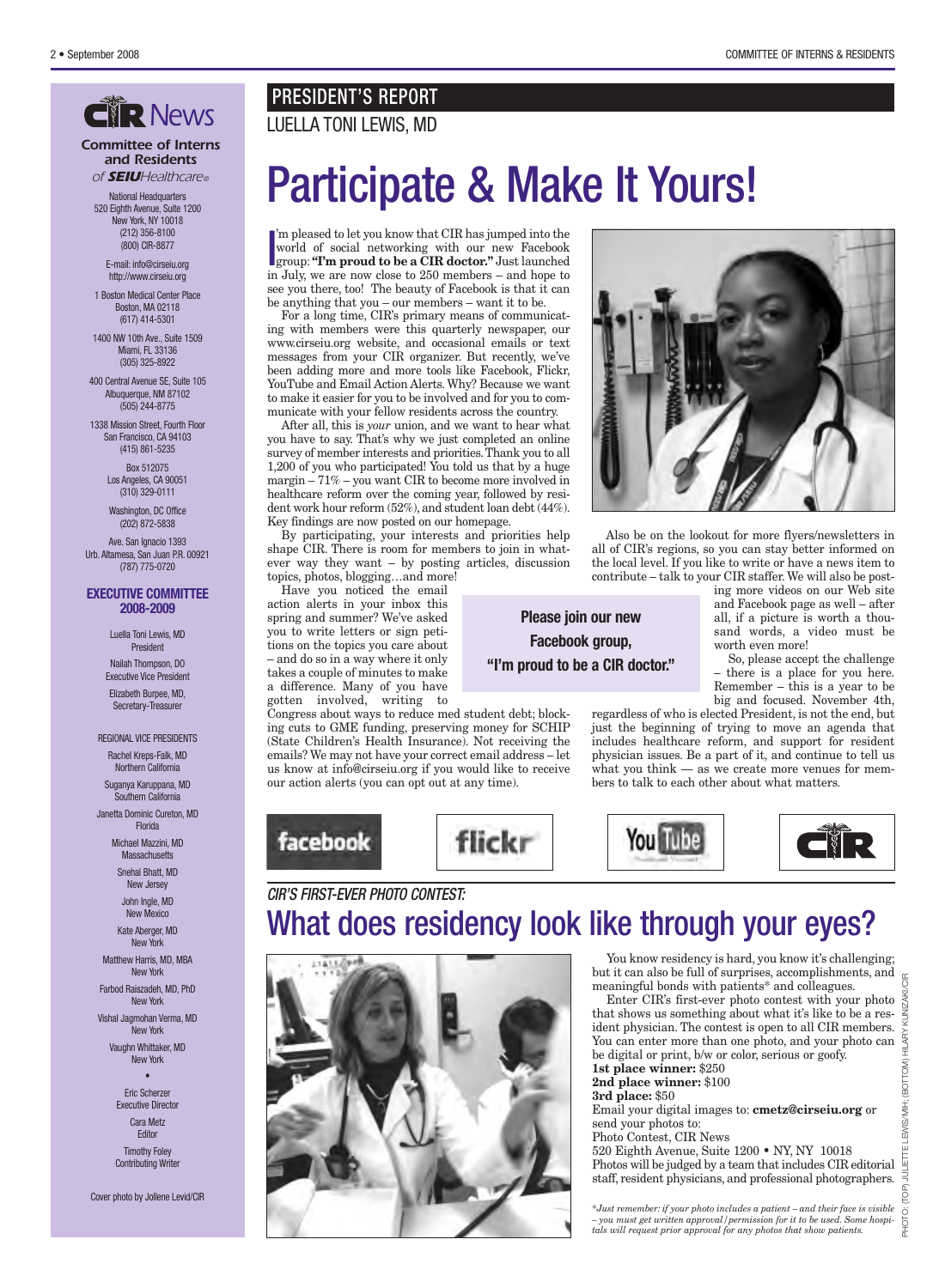### INSTITUTE OF MEDICINE STUDIES RESIDENT WORK HOURS & PATIENT SAFETY

*The Institute of Medicine has trained its sights on resident work hours. Best known for its seminal 1999 report "To Err is Human," the IOM responded to a request from Congress and the Agency for Healthcare Research and Quality to convene a Committee on Optimizing Graduate Medical Trainee (Resident) Hours and Work Schedules to Improve Patient Safety.*

**COUR** was honored to be among the<br>
Committee's first presenters at a public<br>
hearing on December 3, 2007 in<br>
Weekington DC<sup>n</sup> serve CIP President Publically Committee's first presenters at a public Washington, DC," says CIR President Dr. Luella Toni Lewis. "As a union, we have been active for more than thirty years in highlighting the critical connection between our long hours, patient safety and resident education and well-being.

"In 1975, CIR forced an end to across-specialty every other night call in New York City's public hospitals. In 1987-89 we pressed for New York State hours regulations in the wake of the Libby Zion tragedy. And CIR joined with the American Medical Student Association and Public Citizen in 2000-02 to press for federal work hours legislation and OSHA protection. This activism culminated in the ACGME's decision to establish across specialty 'duty hours' in July 2003."

Dr. Lewis said that CIR's message to the IOM was simple: look at the overwhelming evidence before you that links acute and chronic sleep deprivation with significant attentional and performance deficits, increased medical errors and danger to residents who are exposed to an increased risk of needlesticks and post-call car crashes. AMSA, Public Citizen and Harvard sleep scientists Drs. Charles Czeisler and Christopher Landrigan also presented testimony calling for the IOM committee to act on the evidence and recommend that the hours of resident physicians be reduced to safer levels.

"It's time for the ACGME to recognize," said Dr. Lewis, "that its current rules, which allow for shifts of 24+6 hours in the hospital without sleep,

**"We applaud medical educators who recognize that reducing resident work hours is actually an opportunity to re-think the entire training paradigm. It can be done and it must be done."**

> **CIR President Luella Toni Lewis, MD IOM Testimony**

are too long and unenforceable because they depend solely on resident self-reporting – not generally something residents are willing to risk their careers to do."

Dr. Nailah Thompson, CIR's Executive Vice-President, attended the IOM's second public meeting held in Irvine, CA on March 3, 2008. During the public comment period, she urged the IOM to "take under consideration the dangers that the nation's 100,000+ resident physicians pose to themselves and the general public when they get behind the wheel of a car in an impaired state due to acute and/or chronic sleep depriva-

METZ/CIR  $\frac{\sum_{i=1}^{N} \text{tion."}}{\text{Dr}}$ 

PHOTO: CARA Dr. Thompson stressed the growing public awareness of the dangers of 'driving while drowsy' and the number of states with proposed legislation to criminalize DWD. This type of legislation poses particular risks for residents with docu-



mented work schedules that would be banned in other industries entrusted with the public's safety, such as trucking, the airlines and nuclear power plants.

In its verbal and written presentations at both IOM public hearings, CIR made three key recommendations to the Committee:

- Act on the scientific evidence and recommend shifts for resident physicians that are no greater than 16 consecutive hours;
- Recognize that change will not occur unless all teaching hospitals are required by law to adhere to the same safe hour limits;
- Insist on rigorous enforcement of work hour limits by an external agency that has no economic self interest in perpetuating the status quo.

#### **Proponents of Status Quo Weigh In**

The IOM committee has also heard from many hospital CEOs, residency program chairs and program directors who adamantly oppose any further reduction in resident work hours beyond what the ACGME currently sanctions. They maintain that an increase in patient hand-offs and deploying of the current number of residents more thinly would increase medical errors. Others pointed to the cost of hiring additional healthcare providers as prohibitive. Two presenters – from St. Luke's Roosevelt Internal Medicine in New York City and Harbor-UCLA General Surgery in Los Angeles – reported on how they had reduced residents' work hours after the ACGME's new limits in 2003 through innovative scheduling and some additional financial resources – all with positive results. But their presentations were overwhelmed by those arguing for the status quo.

"We recognize that this is a complicated situation – this juggling of patient safety, resident education, economics and culture," testified Dr. Lewis."A rigid reduction in hours worked without analyzing how the work is organized is doomed to failure. That's why CIR stresses the need to reengineer how the resident workday is organized….We applaud medical educators who recognize that reducing resident work hours is actually an opportunity to re-think the entire training paradigm. It can be done and it must be done."

The IOM committee is scheduled to release its report at the end of 2008.

#### **Excerpts from Remarks by IOM Study Sponsor**

#### **Carolyn Clancy, MD**

*Director Agency for Healthcare Research and Quality*

"As you know, some of our colleagues continue to believe that there is no correlation between the extended work hours of graduate medical trainees and quality of care. They say the long hours are part of the training and reduction would put these trainees at risk of missing valuable learning opportunities. You and I know better....

"I think the bottom line is that there must be change. The era of graduate medical trainees being exposed to extended hours for no good reason is about to come to a close. The reasons for keeping this going are not rooted in science. They are based on opinion and tradition – perceived rather than actual barriers to change...

"With this committee we have a chance to go beyond providing answers. We can provide solutions. We can send Congress recommendations that can have an impact in the quality of care across the nation. Thank you very much for being a part of this panel. I am already looking forward to reading your report next year."

*Read Dr. Clancy's complete remarks on www.cirseiu.org (Policy)*

#### Go to the CIR website

www.cirseiu.org and click on Policy to find more details on the IOM study, and don't forget Hours Watch, the website for resident work hour resources and information at www.hourswatch.org.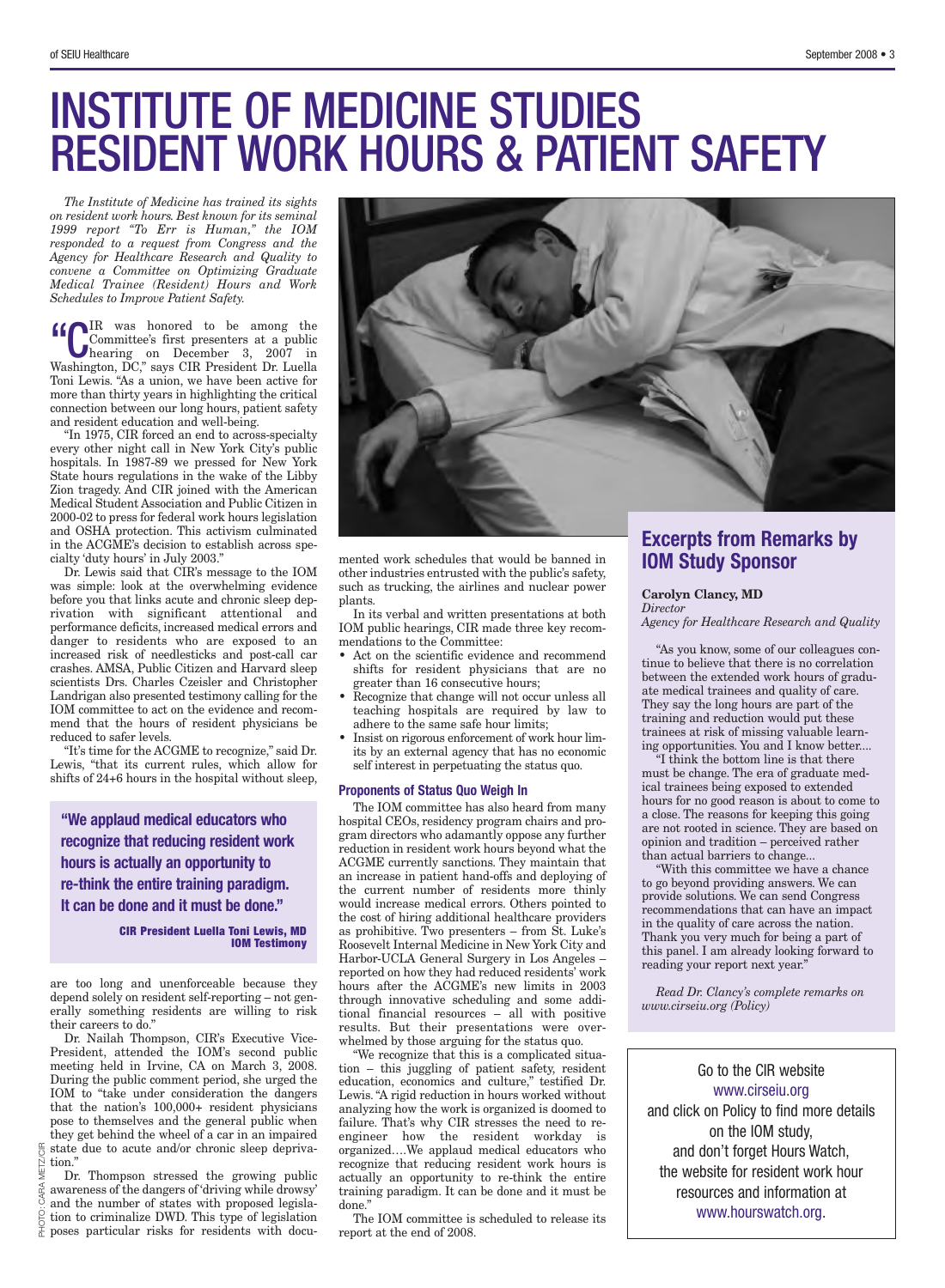# Bringing HEALTHCARE REFORM to our Nation's Top Political Conventions



**A** s the United States counts down to an historic election this fall, the debate about healthcare reform in this country has taken s the United States counts down to an historic election this fall, the debate about on a sense of urgency for both political parties. Never has the voice of frontline providers of care been more critical in the national debate on healthcare reform. In recognition of this, CIR doctors were among the participants at SEIU events at both the Democratic National Convention in Denver, CO and the Republican National Convention in St. Paul, MN.

CIR delegate Dr. Almari Ginory, a resident at Jackson Memorial Hospital, flew in from Miami, FL to attend an SEIU reception saluting GOP activist members and SEIU-supported Republican elected officials at the Republican National Convention. "I learned so much from this experience," Dr. Ginory said. "I was able to attend SEIU-sponsored events and learned that SEIU donates to both the Democratic and Republican

**"The most important thing I learned is that it doesn't matter if you're a Republican or a Democrat when it comes to healthcare reform – it's a national issue, and as Americans, we need to band together to reduce healthcare disparities and obtain healthcare for all."**

> **Dr. Almari Ginory PGY 2, Psychiatry Jackson Memorial Hospital, Miami, Fla.**

> > Attendee at SEIU Salute to GOP members

CIR Secretary-Treas. Elizabeth Burpee, MD, spoke to the crowd at the Healthcare Reform NOW rally in Denver, urging them to "work together to fix our broken healthcare system.

political parties, making it one of the most influential unions in the U.S. The goals of SEIU are to encourage healthcare for all, and so they support politicians who share this vision.

"The most important thing I learned is that it doesn't matter if you're a Republican or a Democrat when it comes to healthcare reform – it's a national issue, and as Americans, we need to band together to reduce healthcare disparities and obtain healthcare for all. As a delegate for CIR, the leaders of SEIU were very receptive to my thoughts, and encouraged communication between unions," she said.

The previous week, CIR doctors attended the Democratic National Convention on August 27 and 28, 2008. CIR doctors boarded vans in Albuquerque, NM at 4 AM on Wednesday and drove 7+ hours up Route 25 to rally with their fellow SEIU members.

The Denver rally featured music by Death Cab for Cutie and Chuck D of Public Enemy, and speeches by SEIU President Andy Stern, Rep. Jan Schakowsky of Illinois, NPR commentator Jim Hightower, and an array of union and healthcare advocacy groups including Dr. Elizabeth Burpee, CIR's Secretary-Treasurer, and a resident at the University of New Mexico Hospital.

Since she had embarked on a 450-mile van ride just to be there, Dr. Burpee was an instant hit with the crowd.She urged them to work together to fix our broken healthcare system and stressed how impor continued on page 5

# **CIR Members F**

**CIR leaders stepped up to the podium and sp labor, community groups, doctors, nurses, some property and**  $\boldsymbol{\mu}$ 



**"I see children using the Emergency Room for their basic healthcare needs because their insurance has lapsed and they have nowhere else to go…As the state falls into a deeper and deeper fiscal crisis and funding for these vital programs is cut or lost, where are these patients going to go?"**

> **Dr. Rachel Kreps-Falk CIR Northern California Vice President PGY 3, Pediatrics Children's Hospital Oakland At rally in San Francisco, CA**



**"We are a n research, e increased l Americans difficult dec medication to work, or for chronic**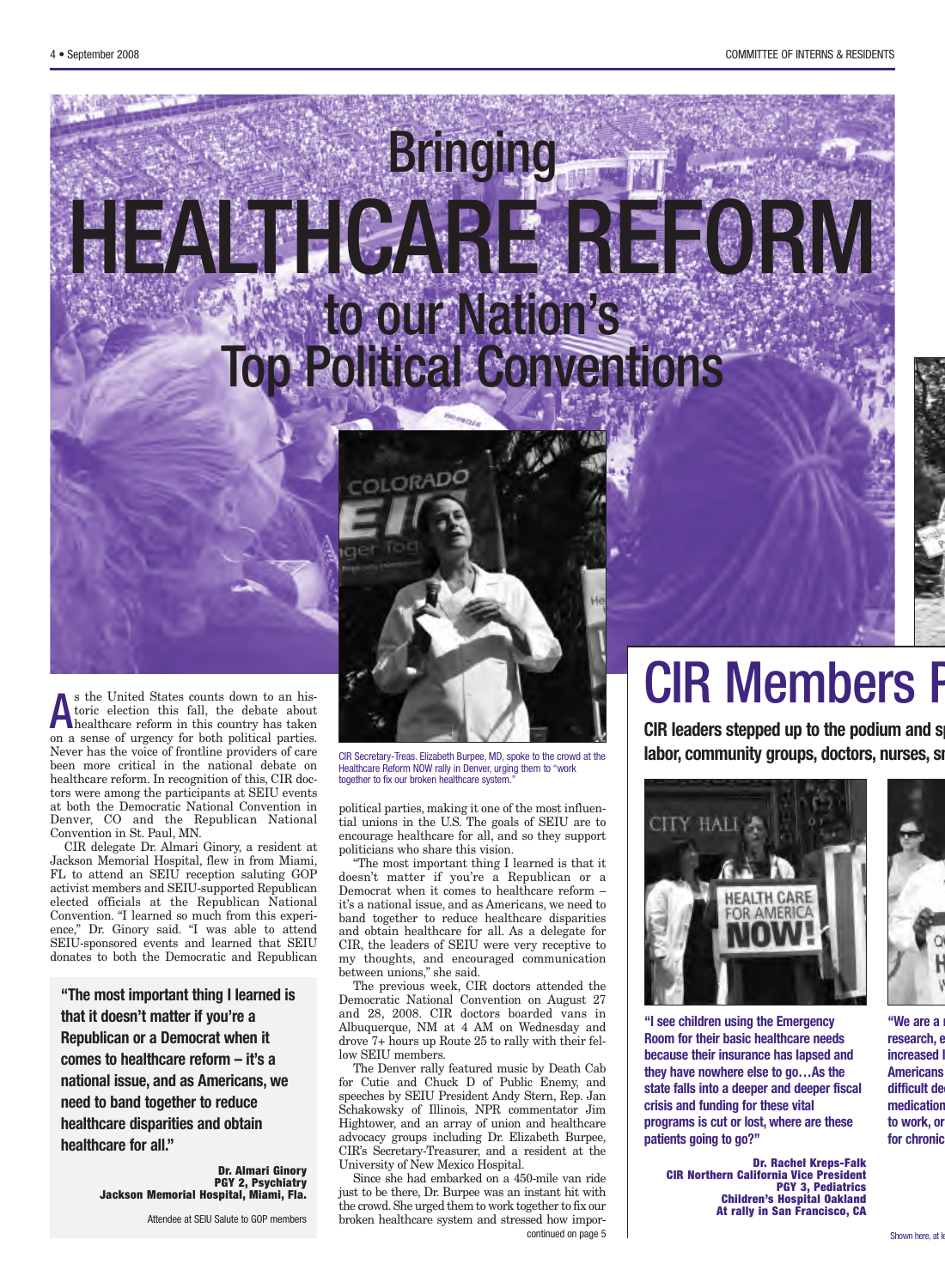



Above left: Standing tall, with the Road to Healthcare Reform bus behind them are CIR Drs. Elizabeth Burpee, CIR's Secy-Treas., Nailah Thompson, Exec. VP, Kate Aberger, NY VP, Julie Craig (back row) of UNM, CIR Pres. L. Toni Lewis, Joe Livingston and Sheila Modi, of UNM. Left: CIR leaders Kate Aberger, MD (left) and Nailah Thompson, DO, let the crowd know that doctors, too, can be in unions, and have strong ideas about what's wrong with our current system, and how best to fix it.

Above right: Dr. Almari Ginory, CIR delegate from Jackson Memorial Hospital in Miami, (second from right) attended the SEIU salute to GOP activist members before the RNC, and learned that, "SEIU donates to both Democratic and Republican political parties….They support politicians who share this vision (of healthcare for all).

tant it is for doctors and other healthcare professionals to be engaged and hold their elected officials accountable. "The bottom line for us in our work is the quality of care we can give to our patients....We caregivers can make sure that healthcare reform gets done right, once and for all!" she said.

Along with Dr. Burpee on that roadtrip were two vanloads of resident physicians, doctors, nurses, and other healthcare professionals converging on the DNC with one thing in mind: healthcare reform. Chuck D and Jim Hightower, co-emcees, told the crowd that grassroots activists have the power to make quality, affordable healthcare a reality.

OnThursday, CIR doctors were among the 85,000 to attend the day's festivities in Invesco Field, including Sen. Barack Obama's acceptance speech.

**—For more coverage see www.cirseiu.org**

# Press for Healthcare for All

poke at events in six cities as part of Health Care for America Now, an unprecedented coalition launched on July 8th 2008 uniting nall businesses, faith-based organizations, and others with the goal of ensuring high quality healthcare and access for all.



**nation with great innovation, evidence-based medicine, ifespan, and wealth, but many are being forced to make cisions – purchase food or n, fill up their gas tanks and get go to the doctor to be treated medical problems."**

**Dr. Janetta Dominic Cureton CIR Florida Vice President Psychiatry Fellow Jackson Memorial Hospital At rally in Miami, Florida**



**"I had a patient who was recently hospitalized because he had a heart attack. He had not been taking his blood pressure or cholesterol lowering medications, not because he did not want to take them, but because he could not afford them. Now he may no longer be able to live independently."**

> **Dr. Caitlin Chestnut PGY 2, Family Practice University of New Mexico Hospital At rally in Albuquerque, NM**



**"What is a patient to do when they have insurance, but it doesn't cover 'pre-existing conditions'? Or their insurer denies or delays treatments to see if they can avoid paying for care for a seriously ill subscriber?"**

**Dr. Snehal Bhatt CIR New Jersey Vice President PGY 4, Psychiatry Robert Wood Johnson University Hospital At rally in Trenton, NJ**



**"We are on the frontlines of our broken healthcare system…and we are here today to say, it's time to commit to guaranteed, affordable healthcare for all! Let's see what we can accomplish if we work together towards this goal, starting today."**

> **Dr. L. Toni Lewis CIR President Geriatrician and Family Practitioner trained at Caritas Health Care, Inc. At rally in Albany, NY**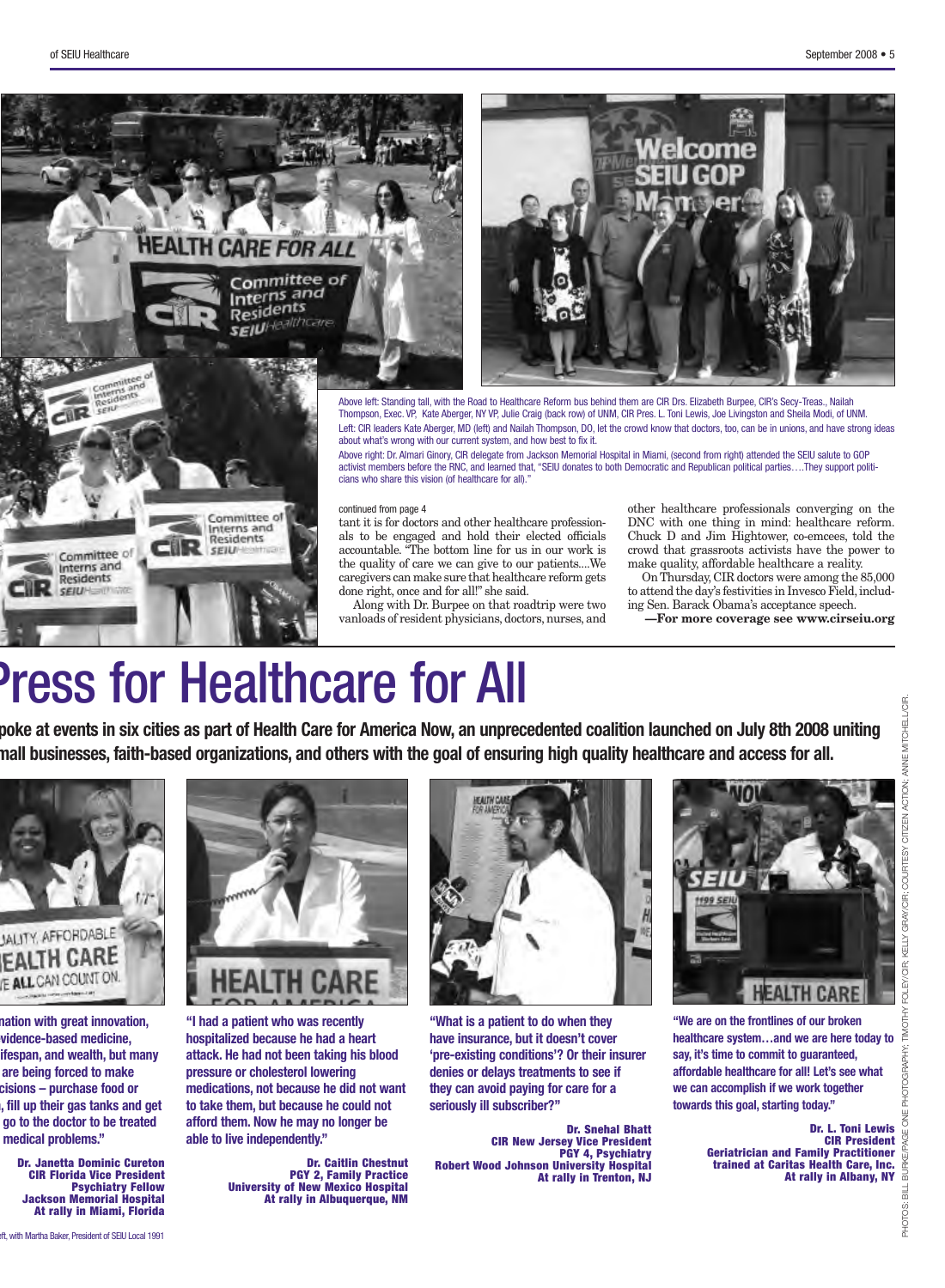## California Members Stand Up for Safe Staffing



From left to right, Drs. Rachel Kreps-Falk, CIR N. California V.P., Davida Flattery, and Amy Mao met with patients, as social workers are imperative to patient flow and State Senator Carole Migden, who was sympathetic to t State Senator Carole Migden, who was sympathetic to the need for adequate ancillary staff.

### CIR Members Continue to Push for Promised Raise in Puerto Rico

**C**IR members in Puerto Rico held their press conference at the island's leg-<br>islature on June 20, 2008 to push for a raise of \$250 a month that was<br>agreed to by the University of Puerto Rico and the Dean of the School of<br> IR members in Puerto Rico held their press conference at the island's legislature on June 20, 2008 to push for a raise of \$250 a month that was Medicine. Despite that commitment, the salary increase was not included in the University's budget, which was sent to the legislature earlier this year.

The press conference gained the attention of the governor, legislature, and University administrators. "Nobody here wants to have to leave their jobs or their work," Dr. José Franco told *El Vocero* newspaper, stressing that the salaries are much too low."We are here to call on the legislature and the governor, and see that this matter does not fall on deaf ears," said Dr. Clarimar Borrero, as quoted in *El Vocero*. There are 361 resident physicians at the University of Puerto Rico, and 70 at the Department of Health, and both groups have been working without an increase in salary for three years.

On September 8, 2008, residents held another press conference, and Dr. José Rivera told the assembled media that there would be a general membership meeting on September 11th, to talk about escalating their campaign for union recognition and a salary increase.

**C**IR members from the north to the south of the state have joined with<br>fellow SEIU Healthcare members to work for safe ancillary staffing<br>levels. On August 18, 2008, CIR leaders traveled from the Bay Area to IR members from the north to the south of the state have joined with fellow SEIU Healthcare members to work for safe ancillary staffing Sacramento (photo, left) to lobby for a bill that would mandate safe staffing levels at hospitals throughout the state. They visited six state senate offices to discuss the dangers of understaffing, and distributed a brochure that included a survey of nearly 500 CIR California members on the importance of ancillary staffing.

In Los Angeles, Psychiatry residents at LAC + USC met with hospital management and the Dept. of Health Services on July 28, 2008, along with SEIU 721 members, to express their grave concern over the lack of social workers at their hospital.They have lost more than 50% of their social work staff over the past two years, resulting in 15 social workers in place of 43. Each social worker cares for 80-100 patients. "This gross understaffing is dangerous to our patients, as social workers are imperative to patient flow and overall well-



Front row, Drs. José Rivera, Internal Medicine delegate, José Franco, Psychiatry delegate and Clarimar Borrero, Pediatrics alternate delegate, at June 20th press conference for improved salaries and working conditions.

Far Rockaway, NY

Medicine call-room doors.

**St. John's Episcopal Hospital South Shore,**

On May 14, 2008, CIR members at St. John's Episcopal Hospital South Shore ratified their new three-year contract, which covers 140 members, and goes from November 1, 2007 – October 31, 2010. Highlights include: • 3% wage increases for each year of the 3-

### CIR Contract Roundup

O **ver the spring and summer, CIR members have come together in negotiating committees, canvassed their colleagues for issues most important to them, and hammered out differences with hospital administrators to come up with new three-year agreements! Here's what has been most recently accomplished:**

#### **Caritas Health Care, Inc.,** Queens, NY

On June 17, 2008, after six months of negotiations, CIR members ratified their new contract, which goes from November 1, 2007-October 31, 2010. Highlights for the 183 residents here include:

- 2% raises for the first two years of the agreement on January 1, 2008 and January 1, 2009; and a 3% raise on January 1, 2010; including retroactive increases on July 15, 2008, October 15, 2008, and December 15, 2008.
- 6% increase in the third year of the contract to the Health and Welfare Benefits Fund to cover healthcare benefits.
- An additional 2 sick days per year, which can be converted to child care leave; and
- Improvements to educational allowances for equipment, conferences, Board review programs and exams.

#### **St. Elizabeths Hospital,** Washington, DC

Residents at St. Elizabeths, in Washington, DC had to endure a time consuming approval process by the DC governmentin order to receive the salary increases and other improvements in their new contract.They achieved this on August 15, 2008, for a 3-year contract for 45 members that goes from 10/01/07 through 10/1/10. Highlights include:

- 3% wage increases for each year of the agreement, with retroactive pay on 8/29/08 for the period covering 10/1/07 to 8/14/08.
- An increase to the book/educational allowance.

#### **Medisys: Jamaica, Flushing, & Brookdale Hospitals,** Queens and Brooklyn, NY

By August 29, 2008, CIR members at all three hospitals which make up the Medisys system had tified their new contract, which covers nearly  $500$  residents and goes from April 1,  $2008$  – October 31, 2011. Highlights include:

- 3% salary increase for each year of the three-year agreement, beginning January 1, 2009.
- Increases to the Health and Welfare Benefit Funds.
- Increase for the Chief Resident differential.
- Increase to the Patient Care Fund/Education Committee to \$3,000/year, which can be rolled over to the next year for a \$6,000 maximum.
- Improved grievance and disciplinary procedures.
- Conference allowances can now be used in the next-to-last year of residency (before was only available in the last year).
- A Computer Committee to look into acquisition and distribution of new computers and other information technology.

#### year agreement, beginning July 1, 2008. • Increases to the meal allowance, occurring on July 1 of each year beginning in 2008. • Increases to the book/journal allowance for each year of the 3-year agreement. • 16 additional computers in the ER with Sunquest system for resident usage. • "Extras" including new TV and microwave in the resident lounge, and new locks on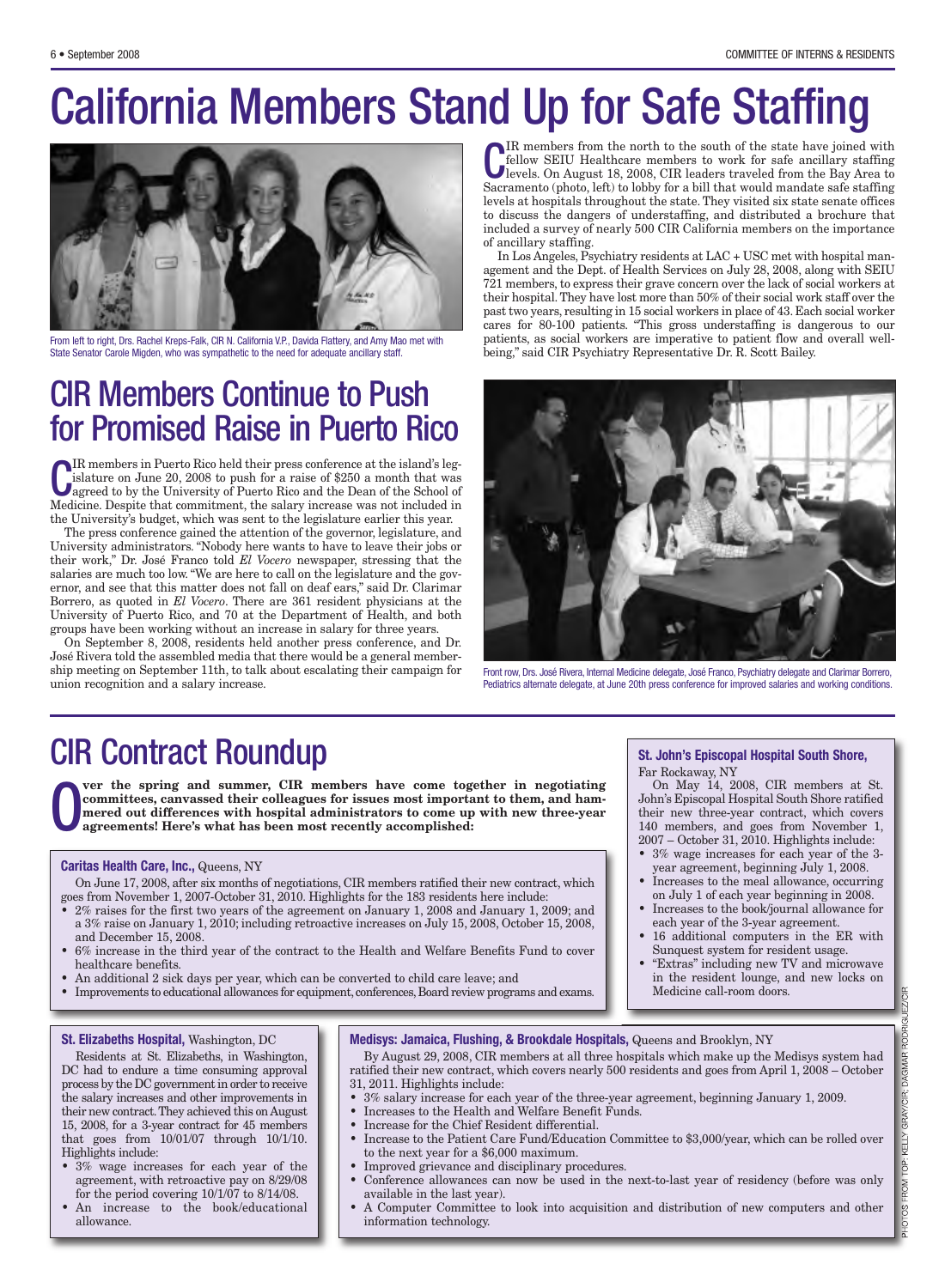Dr. Joseph Eichenseher from Sutter Medical Center of Santa Rosa rides with an organized group of 10 residents to work everyday.



**C**IR's environmentally-conscious physicians<br>
our Wesern region are "going green" to crea<br>
a healthier, more sustainable environment. IR's environmentally-conscious physicians in our Wesern region are "going green" to create

"As a physician, I see the effects of the environment on my patients every day," said Dr. Suganya Karuppana, CIR Southern California Vice President, and Family Medicine resident at Harbor-UCLA Medical Center in Los Angeles. "A majority of my pediatric patients have contracted asthma from the poor air quality caused by emissions from nearby oil refineries," she said, adding that children and infants are among the most vulnerable to negative health effects.

Influenced by what she sees, Dr. Karuppana made the decision to reduce her own eco-footprint by driving a 2005 Toyota Hybrid Prius with a battery-powered engine that reduces pollutant

# CIR's Western Members are GOING GREEN!

emissions. "Though large changes can't be made overnight, the little things we do over time can make a difference for our children's future," said Dr. Karuppana.

Dr. Rachel Kreps-Falk, CIR Northern California Vice President, and a pediatrician at Children's Hospital Oakland, drives a car that operates off biodiesel, a fuel that is non-petroleum-based and made out of renewable resources derived from vegetable oils. As a result, it produces lower greenhouse gas emissions.

"To work towards creating an environmental shift in our society…you can start by making small conscious decisions, from recycling to using

**"Though large changes can't be made overnight, the little things we do over time can make a difference for our children's future."**

> **Dr. Suganya Karuppana CIR Southern California VP Harbor-UCLA Medical Center Los Angeles, CA**

reusable bags at the grocery store," said Dr. Kreps-Falk.

Dr. Casey KirkHart, a CIR Family Medicine resident at Harbor-UCLA Medical Center, fills his car with waste vegetable oil (WVO). WVO requires an engine conversion, whereas biodiesel requires conversion of the actual vegetable oil. Using alternate fuels, Dr. KirkHart feels, is one important way to go green. His switch "also stems from my desire to not support the behaviors of oil companies with destructive practices."

Out of their cars and into the workplace, CIR members have also transformed hospital space into green space. At Sutter Medical Center of Santa Rosa, California, Drs. Sean Zager and Joseph Eichenseher developed a community garden together with their colleagues. The once unused back patio was converted into a garden sanctuary with vegetable and herb boxes, potted plants, vegetable trees, and park benches for enjoying the soothing environment. A labor of love, the garden, begun in June 2008, is being built solely from donations and volunteer labor.A future project is being planned to create a similar community garden that patients can participate in.

"Our choices reverberate into the community, and ultimately the environment," said Dr. Eichenseher. In addition to participating in the community garden, Dr. Eichenseher and nine other Sutter residents ride their bikes to work every day.

In Albuquerque, New Mexico Dr. Drew Harrell of Emergency Medicine and his partner Andrea Harrell, an Intensive Care Unit Nurse, go green by riding their bikes to work, composting, reusing collected runoff water, and growing a majority of their own produce in their backyard. They also raise chickens! "Being a part of a larger environmental movement in Albuquerque has fostered a greater sense of community, even at the hospital," states Dr. Harrell, allowing the couple to engage not only with neighbors, but also with patients, attendings, nurses, respiratory therapists, and other colleagues.

CIR leader Shipra Bansal, MD, of Harbor-UCLA Medical Center is active in the Coalition for Clean and Safe Ports, which works to reduce emissions around the ports. She believes that, "we are all interconnected and the actions of one person can impact another on the other side of the world." She subscribes to the philosophy that we should "Live simply, so that others may simply live."

CIR members across the western region have been discussing how to move towards more environmentally safe waste management practices and alternate sources of energy in collective bargaining agreements at their hospitals. The range of suggestions include establishing a recycling program, replacing styrofoam, instituting electronic record systems, turning TVs off at night, and creating greener spaces, such as rooftop community gardens.

—reported by Maureen Ivy Quicho

**Biofuel is available in the east, too! Boston: http://www.altenergyoasis.com New York and New Jersey: http://nyc.tristatebiodiesel.com Miami: http://www.solatlanticbiodiesel.com**





Left to right: Dr. Rachel Kreps-Falk from Children's Hospital Oakland at her biodeisel station, "BioFuel Oasis," a small cooperative in Berkeley, CA.; Dr. Sean Zager and Dr. Joseph Eichenseher posing in their serene community garden at Sutter Medical Center of Santa Rosa; Dr. Suganya Karuppana from Harbor-UCLA Medical Center poses next to her 2005 Toyota Hybrid Prius.